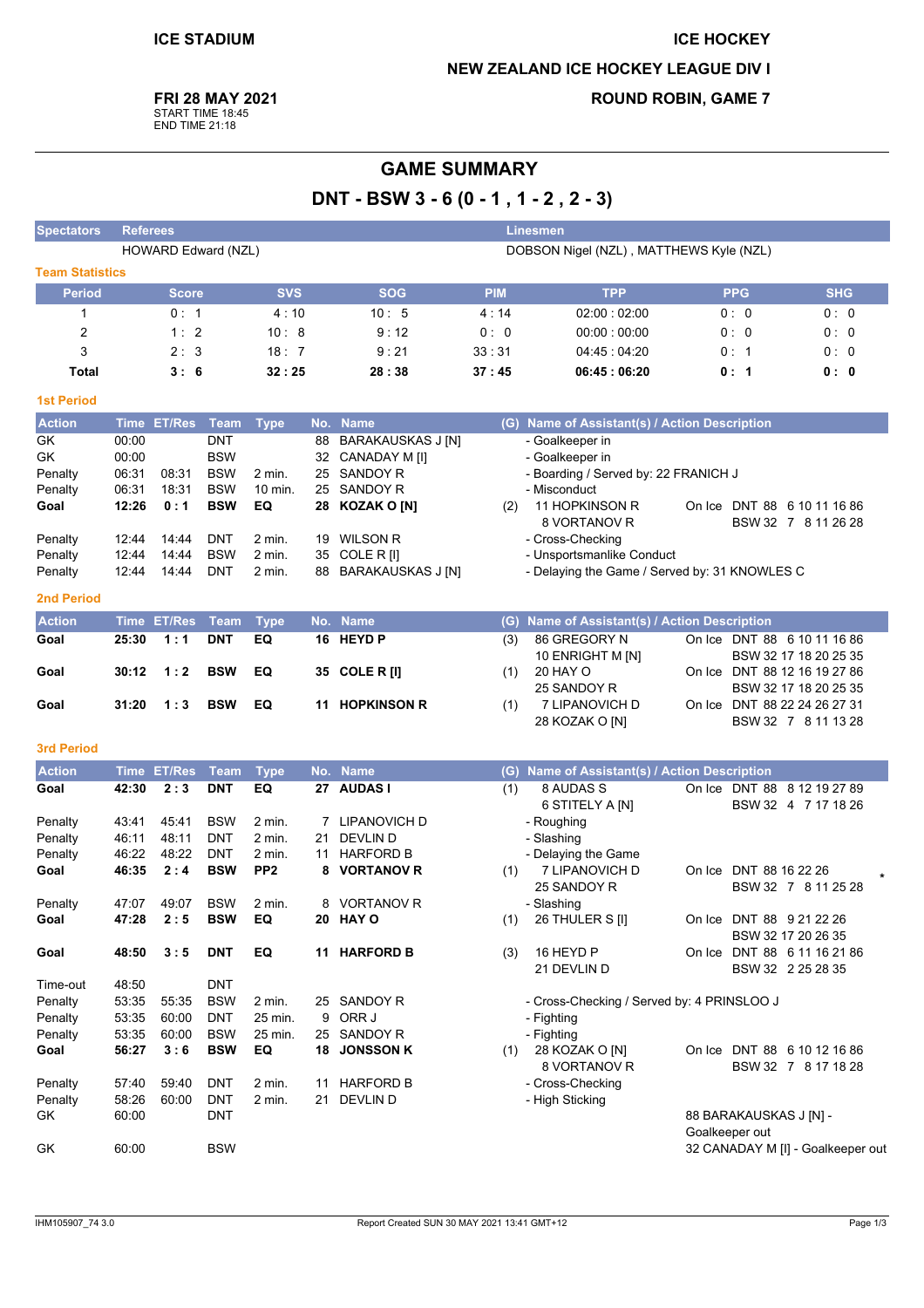### **ICE HOCKEY**

## **NEW ZEALAND ICE HOCKEY LEAGUE DIV I**

Team: BSW - Botany Swarm

## **FRI 28 MAY 2021**

START TIME 18:45<br>END TIME 21:18

## **ROUND ROBIN, GAME 7**

#### **Goalkeeper Records**

#### Team: DNT - Phoenix Thunder

| No. Name                 |    | SOG SVS | <b>MIP</b> | No. Name              | SOG SVS |    | <b>MIP</b> |
|--------------------------|----|---------|------------|-----------------------|---------|----|------------|
| 88 BARAKAUSKAS Jonas [N] | 38 | -32     | 60:00      | 32 CANADAY Matt [I]   | 28      | 25 | 60:00      |
| 58 SCHUCK Toby           |    |         |            | <b>HARRISON Grace</b> |         |    |            |

### **Game Statistics**

|              | Team : DNT (green) |                            |   |              |             |              |              |                |                |                |           |               |             |
|--------------|--------------------|----------------------------|---|--------------|-------------|--------------|--------------|----------------|----------------|----------------|-----------|---------------|-------------|
|              |                    | Head Coach: AVERY Jeff     |   |              |             |              |              |                |                |                |           | Shots on Goal |             |
|              | No. Pos.           | <b>Name</b>                | G |              | A           | P            | <b>PIM</b>   | 1              | $\overline{2}$ | 3              | <b>OT</b> | <b>TS</b>     | $+/-$       |
|              | 9 F                | ORR Joseph                 |   | 0            | 0           | $\Omega$     | 25           | 0              |                | 3              |           | 4             | $-1$        |
| 21 D         |                    | DEVLIN Dylan +A            |   | 0            |             |              | 4            | 3              |                |                |           |               | $\mathbf 0$ |
|              | 22 D               | <b>HURRING Max</b>         |   | 0            | $\mathbf 0$ | $\Omega$     | $\Omega$     | 0              | 0              | 0              |           |               | $-2$        |
| 26 F         |                    | <b>DARLING Tristan</b>     |   | 0            | 0           | $\Omega$     | 0            | 0              |                | 0              |           |               | $-2$        |
| 61 F         |                    | <b>HURRING Jacob</b>       |   | 0            | $\Omega$    | $\mathbf{0}$ | $\mathbf{0}$ | $\mathbf{0}$   | 3              | $\mathbf{0}$   |           | 3             | $\mathbf 0$ |
|              | 6 F                | STITELY Adam [N]           |   | 0            |             |              | 0            | 0              | 0              | 0              |           | 0             | 0           |
| 10 F         |                    | <b>ENRIGHT Matthew [N]</b> |   | 0            |             |              | 0            | 0              | 0              | 1              |           |               | $-1$        |
|              | 11 D               | HARFORD Benjamin           |   |              | 0           |              | 4            |                | 0              | $\overline{2}$ |           | 3             | $+1$        |
| 16           | $\mathsf{F}$       | HEYD Paris +C              |   |              |             | 2            | 0            |                |                | 0              |           | 2             | $-1$        |
| 86 F         |                    | <b>GREGORY Noah</b>        |   | 0            |             |              | $\mathbf{0}$ | $\overline{2}$ |                | $\mathbf 0$    |           | 3             | $-1$        |
|              | 8 F                | <b>AUDAS Sam</b>           |   | 0            | 1           |              | 0            | 0              |                | $\mathbf 0$    |           |               | $+1$        |
|              | 12 D               | <b>BURGESS Reuben</b>      |   | 0            | 0           | $\Omega$     | 0            | 0              | 0              | 0              |           |               | $-1$        |
|              | 19 D               | <b>WILSON Regan</b>        |   |              | 0           | 0            | $\mathbf 2$  |                | 0              | 0              |           |               | $\mathbf 0$ |
| 27 F         |                    | AUDAS Ian                  |   |              | 0           |              | $\mathbf 0$  | 0              | 0              | $\overline{c}$ |           |               | $-1$        |
| 89 F         |                    | ROLFE Connor               |   | $\Omega$     | 0           | $\Omega$     | $\Omega$     | 1              | $\Omega$       | $\mathbf{0}$   |           |               | $+1$        |
| 24 F         |                    | <b>LEWIS Jack</b>          |   | 0            | 0           | 0            | 0            | 0              | 0              | 0              |           | 0             | $-1$        |
| 29 D         |                    | <b>REID Isaak</b>          |   | 0            | 0           | 0            | 0            | 0              | 0              | 0              |           | 0             | $\mathbf 0$ |
| 31 F         |                    | <b>KNOWLES Connor</b>      |   | 0            | 0           | $\mathbf{0}$ | $\mathbf{0}$ | $\Omega$       | 0              | $\mathbf{0}$   |           |               | $-1$        |
| 65 F         |                    | <b>PRATLEY Mason</b>       |   | 0            | 0           | 0            | $\pmb{0}$    | 1              | 0              | 0              |           |               | $\mathbf 0$ |
|              | 58 GK              | <b>SCHUCK Toby</b>         |   | $\mathbf{0}$ | $\Omega$    | $\mathbf{0}$ | $\mathbf{0}$ | $\Omega$       | 0              | $\mathbf{0}$   |           | 0             |             |
|              | 88 GK              | BARAKAUSKAS Jonas [N]      |   | 0            | 0           | 0            | 2            | 0              | 0              | $\mathbf 0$    |           | 0             |             |
| <b>Total</b> |                    |                            |   | 3            | 6           | 9            | 37           | 10             | 9              | 9              |           | 28            |             |

## $T<sub>comm</sub>$ : DCW (white)

|              | <b>I editi</b> . DOW (Wille) |                              |          |          |    |                |          |                |             |           |                      |             |
|--------------|------------------------------|------------------------------|----------|----------|----|----------------|----------|----------------|-------------|-----------|----------------------|-------------|
|              |                              | Head Coach: FOURIE Phillip   |          |          |    |                |          |                |             |           | <b>Shots on Goal</b> |             |
|              | No. Pos.                     | <b>Name</b>                  | G        | A        | P  | <b>PIM</b>     |          | $\overline{2}$ | 3           | <b>OT</b> | TS                   | $+/-$       |
|              | 7 D                          | LIPANOVICH Daylan            | 0        | 2        | 2  | 2              | 0        | 0              |             |           |                      | $+2$        |
|              | 8 F                          | <b>VORTANOV Robin</b>        |          | 2        | 3  | 2              |          | 3              | 0           |           |                      | $+3$        |
| 11 F         |                              | HOPKINSON Ritchie +A         |          |          |    | $\Omega$       |          | 2              |             |           |                      | $+2$        |
| 13 D         |                              | HAY Andrew +C                |          | 0        | 0  | 0              |          | 0              |             |           |                      | $+1$        |
| 28 F         |                              | KOZAK Ondrej [N] +A          |          | 2        | 3  | 0              |          |                | 4           |           | 6                    | $+2$        |
| 17 F         |                              | <b>MAWSON Stephen</b>        |          | 0        | 0  | 0              | 0        | 2              | 0           |           | 2                    | $+1$        |
| 18 F         |                              | <b>JONSSON Kyle</b>          |          |          |    | 0              | 0        | 0              | 2           |           | 2                    | 0           |
| 20 D         |                              | <b>HAY Oliver</b>            |          |          |    | 0              | 0        | 0              | 2           |           | $\overline{2}$       | $+1$        |
| 25 D         |                              | <b>SANDOY Remy</b>           |          | 2        |    | 39             | 0        | 0              |             |           |                      | -1          |
| 35 F         |                              | COLE Reid [I]                |          | $\Omega$ |    | $\overline{2}$ |          |                | 3           |           | 5                    | 0           |
|              | 2 D                          | <b>BARAKAUSKAS Matas [N]</b> | 0        | 0        | 0  | 0              | 0        | 0              | 0           |           |                      | -1          |
|              | 5 D                          | <b>COMMONS Eddie</b>         | 0        | 0        | 0  | 0              | 0        | 0              |             |           |                      | 0           |
| 16 F         |                              | <b>WHITSTON-LEE Josh</b>     |          | 0        | 0  | 0              | 0        |                | 2           |           |                      | 0           |
| 22 F         |                              | FRANICH John                 | 0        | 0        | 0  | 0              | 0        |                | 0           |           |                      | 0           |
| 26 D         |                              | THULER Stefan [I]            | $\Omega$ |          |    | $\Omega$       | $\Omega$ |                | $\mathbf 0$ |           |                      | $+1$        |
|              | 4 F                          | PRINSLOO Jacques             | 0        | 0        | 0  | 0              | 0        | 0              | 0           |           |                      | -1          |
| 24 D         |                              | <b>CHUNG Eric</b>            | 0        | 0        | 0  | 0              | 0        | 0              | $\mathbf 0$ |           |                      | $\mathbf 0$ |
|              | 1 GK                         | <b>HARRISON Grace</b>        |          | 0        | 0  | 0              | 0        | 0              | 0           |           |                      |             |
|              | 32 GK                        | CANADAY Matt [I]             |          |          | 0  |                | 0        | 0              | 0           |           |                      |             |
| <b>Total</b> |                              |                              | 6        | 11       | 17 | 45             | 5        | 12             | 21          |           | 38                   |             |